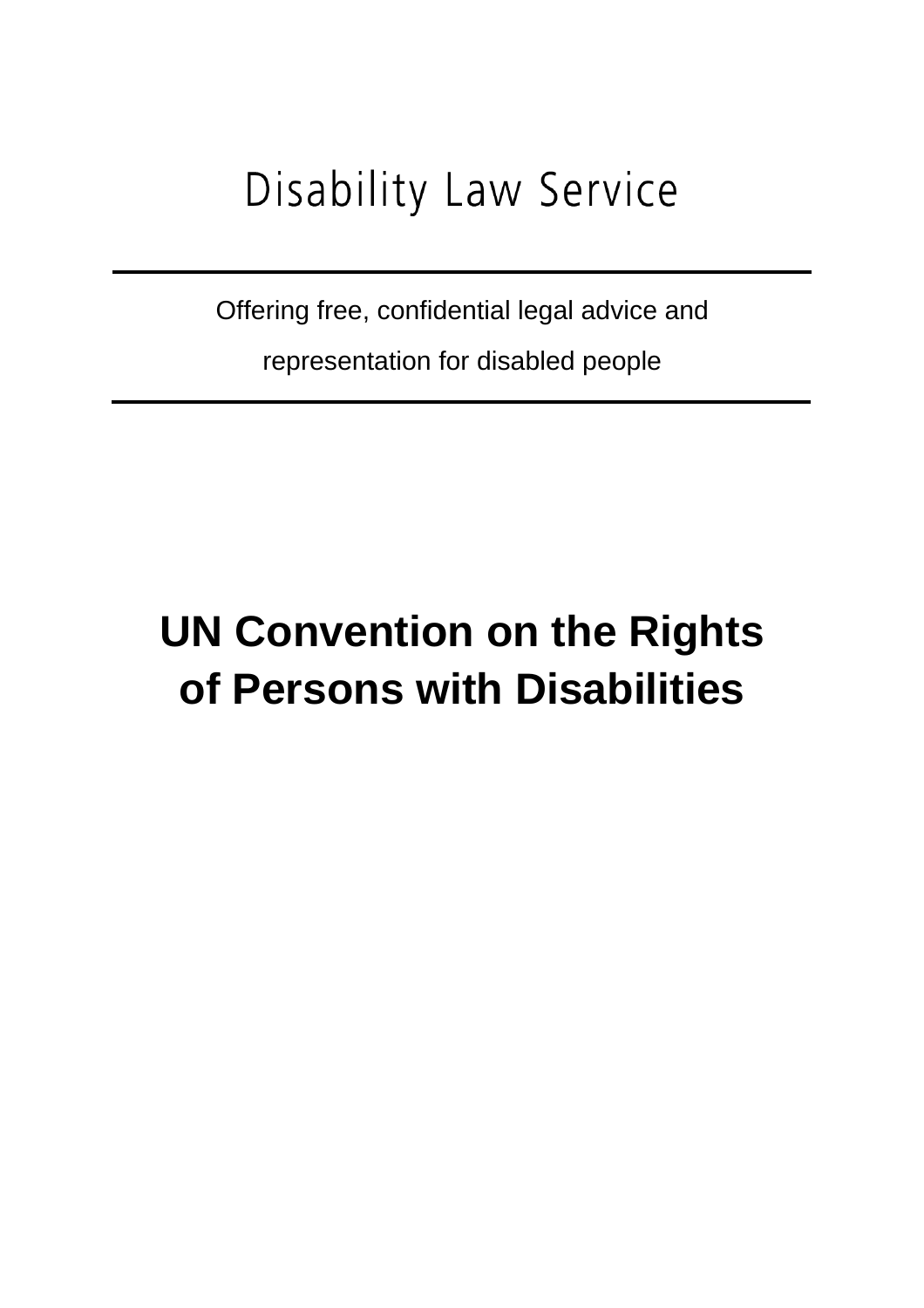# **UN Convention on the Rights of Persons with Disabilities**

### Introduction

The United Kingdom Government has signed the UN Convention on the Rights of Persons with Disabilities and has also signed up to the optional protocol. This means that it will need to report periodically to the Committee on the Rights of Persons with Disabilities. It also means persons with disabilities can make individual complaints to the Committee. You can find out how to do so online at Web: **www.un.org/disabilities** 

## Guiding Principles of the Convention

- a. Respect for inherent dignity, individual autonomy including the freedom to make one's own choices, and independence of persons
- b. Non-discrimination
- c. Full and effective participation and inclusion in society
- d. Respect for difference and acceptance of persons with disabilities as part of human diversity and humanity
- e. Equality of opportunity
- f. Accessibility
- g. Equality between men and women; **and**
- h. Respect for the evolving capacities of children with disabilities and respect for the right of children with disabilities to preserve their identities.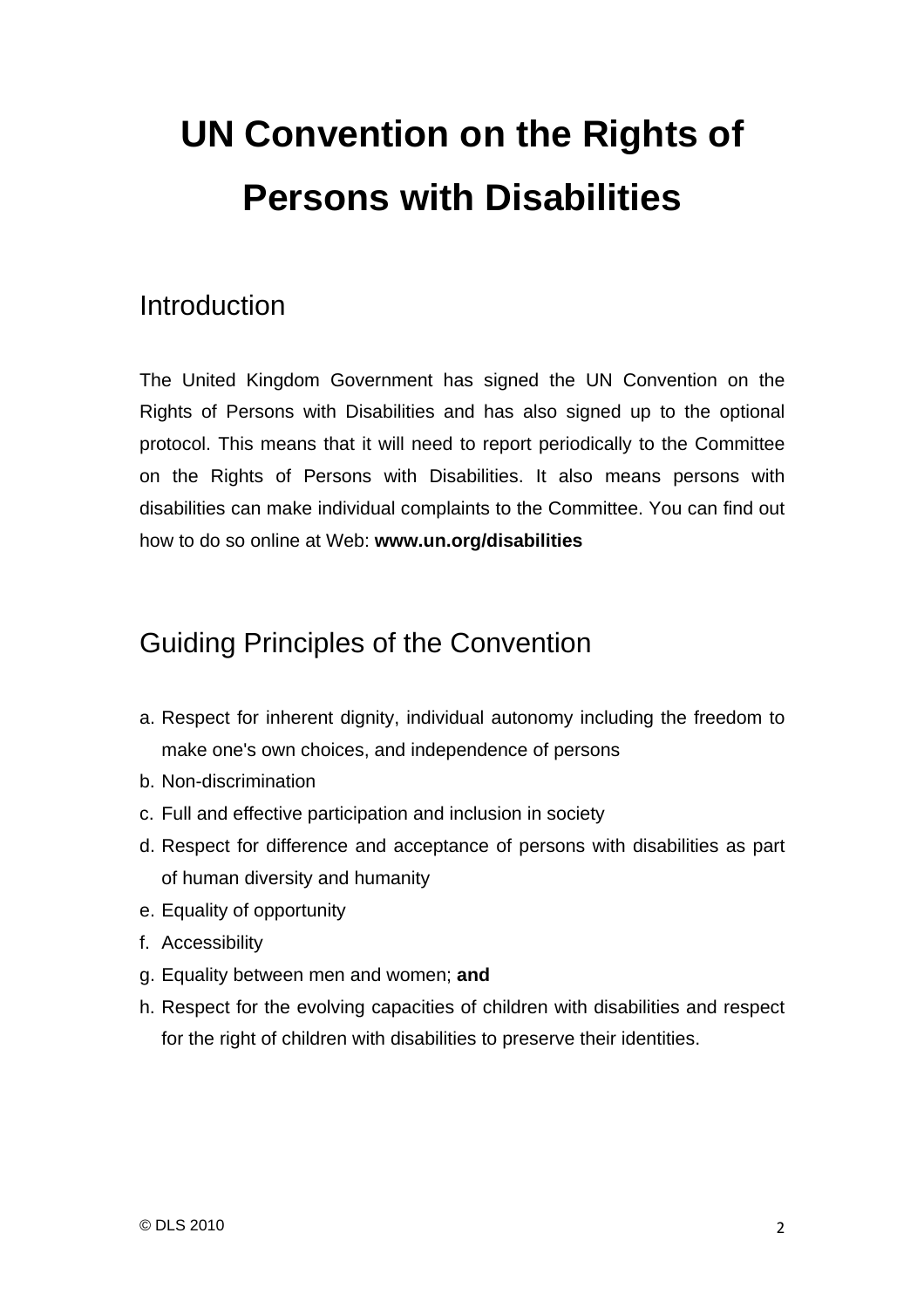## Who qualifies for protection?

Article 1 states that: '*persons with disabilities include those who have longterm physical, mental, intellectual or sensory impairments which in interaction with various barriers may hinder their full and effective participation in society on an equal basis with others*'.

### Examples of Rights

- equality before the law without discrimination
- right to life, liberty and security of the person
- equal recognition before the law and legal capacity
- freedom from torture
- freedom from exploitation, violence and abuse
- right to respect physical and mental integrity
- freedom of movement and nationality
- right to live in the community
- freedom of expression and opinion
- respect for privacy
- respect for home and the family
- right to education
- right to health
- right to work
- right to an adequate standard of living
- right to participate in political and public life; **and**
- right to participate in cultural life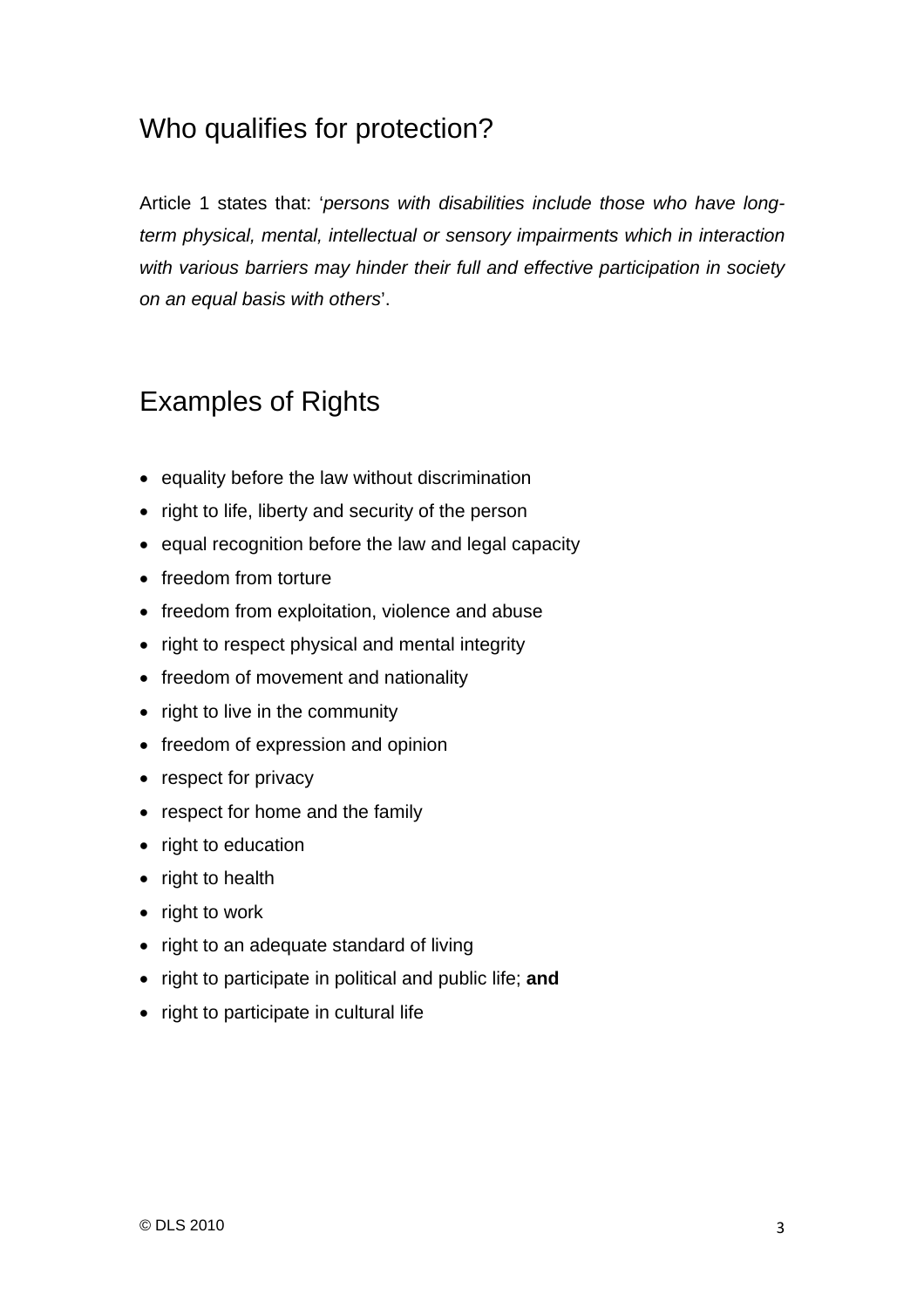#### Useful Contacts

**United Nations Committee on the Rights of Persons with Disabilities** Web: **www.un.org/disabilities** 

**Equality and Human Rights Commission**  Web: **www.equalityhumanrights.com** 

**England** Tel: **0845 604 6610** Textphone: **0845 604 6620** 

**Scotland** Tel: **0845 604 5510** Textphone: **0845 604 5520** 

**Wales**  Tel: **0845 604 8810** Textphone: **0845 604 8820** 

#### **RADAR**  12 City Forum 250 City Road London EC1V 8AF

Tel: **020 7250 3222** 

Textphone: **020 7250 4119** 

Email**: radar@radar.org.uk**